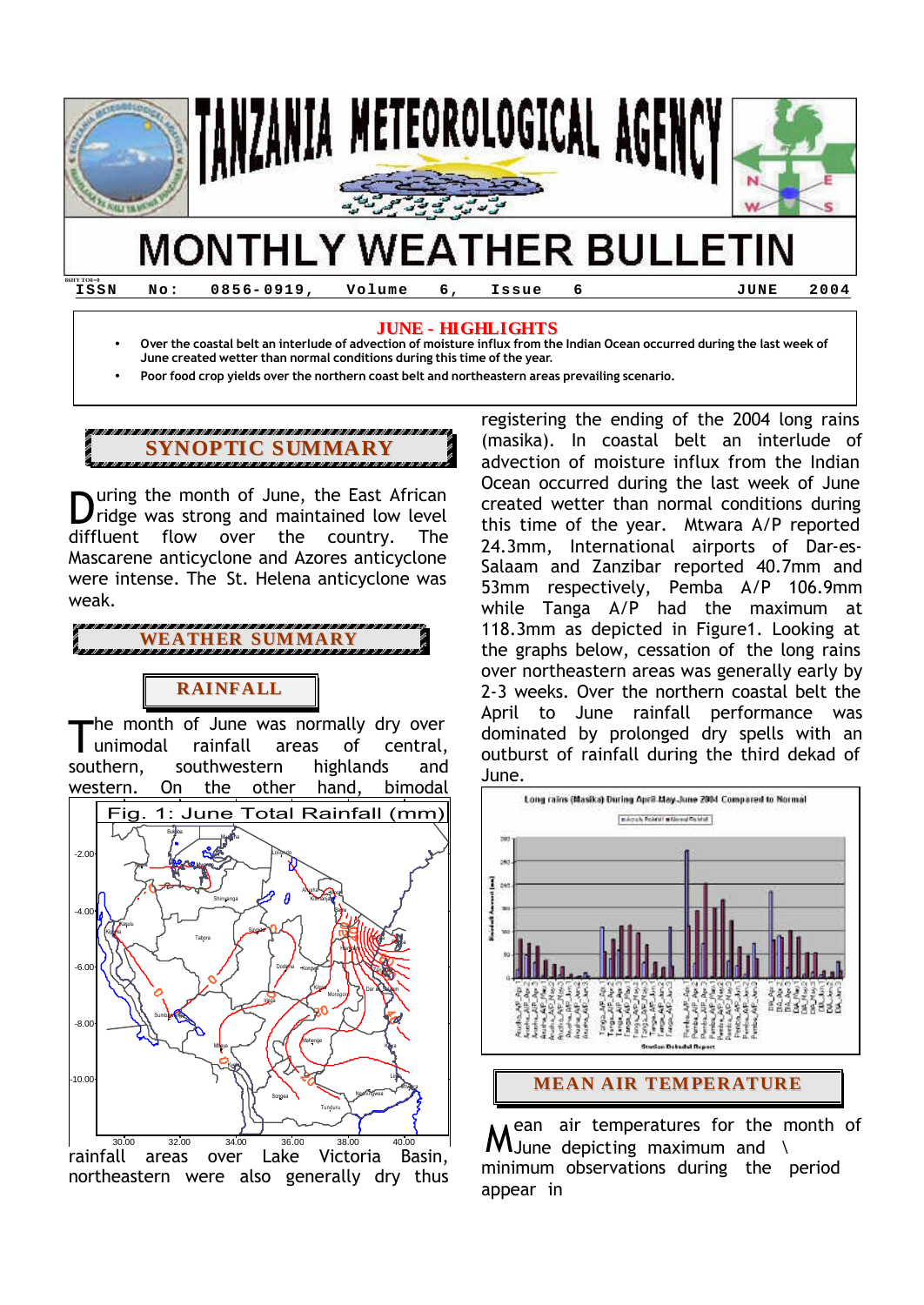**Volume 6, Issue 6 June 2004** 

Figures 2A and 2B respectively. Mean maximum temperatures ranged between 29 ºC and 23 ºC a drop of 2 degrees compared to the situation during May. On the other hand, mean minimum temperatures were



between 24 ºC and 6ºC, also showing a chilling drop in minimum temperature by 2ºC. The lowest mean minimum temperature during June was recorded at Mbeya A/P as 6.3ºC.



Relatively warmer conditions occurred over the northern coastal belt.



uring June mean sunshine hours across

above 10 hours/day as shown in Figure 3. Northeastern highlands have continued to depict the shortest duration of bright sunshine around 4 hours generally as a result of concentration of the seasonal cloudy activities over the area. Longer bright sunshine, engulfed central, western, southwestern and parts of southern



areas where durations were more than half day light time. The normal dry season has enhanced persistence of clear skies over these areas.

## **MEAN DAILY WINDSPEED**

ean wind run across the country during the **M**ean wind run across the country during the<br>**M** month of June from observations at a height of about 1.5meters ranged from 4km/day to a maximum of 11km/day during June as shown in Figure 4. The mean maximum across the country was recorded over the northern coastal belt as well as over central areas and parts of northeastern highlands. The highest record was that from Pemba A/P at about 11km/day.

During June mean sunshine hours across<br>
situation during the month of May, June<br>
observations generally depict the same On the other hand, pockets of low wind speeds appear in between the maximum centers on the leeward side of mountain range such as the record from Morogoro meteorological station on the foot of Uluguru mountains,for instance recorded 2km/day. Compares to the situation during the month of May, June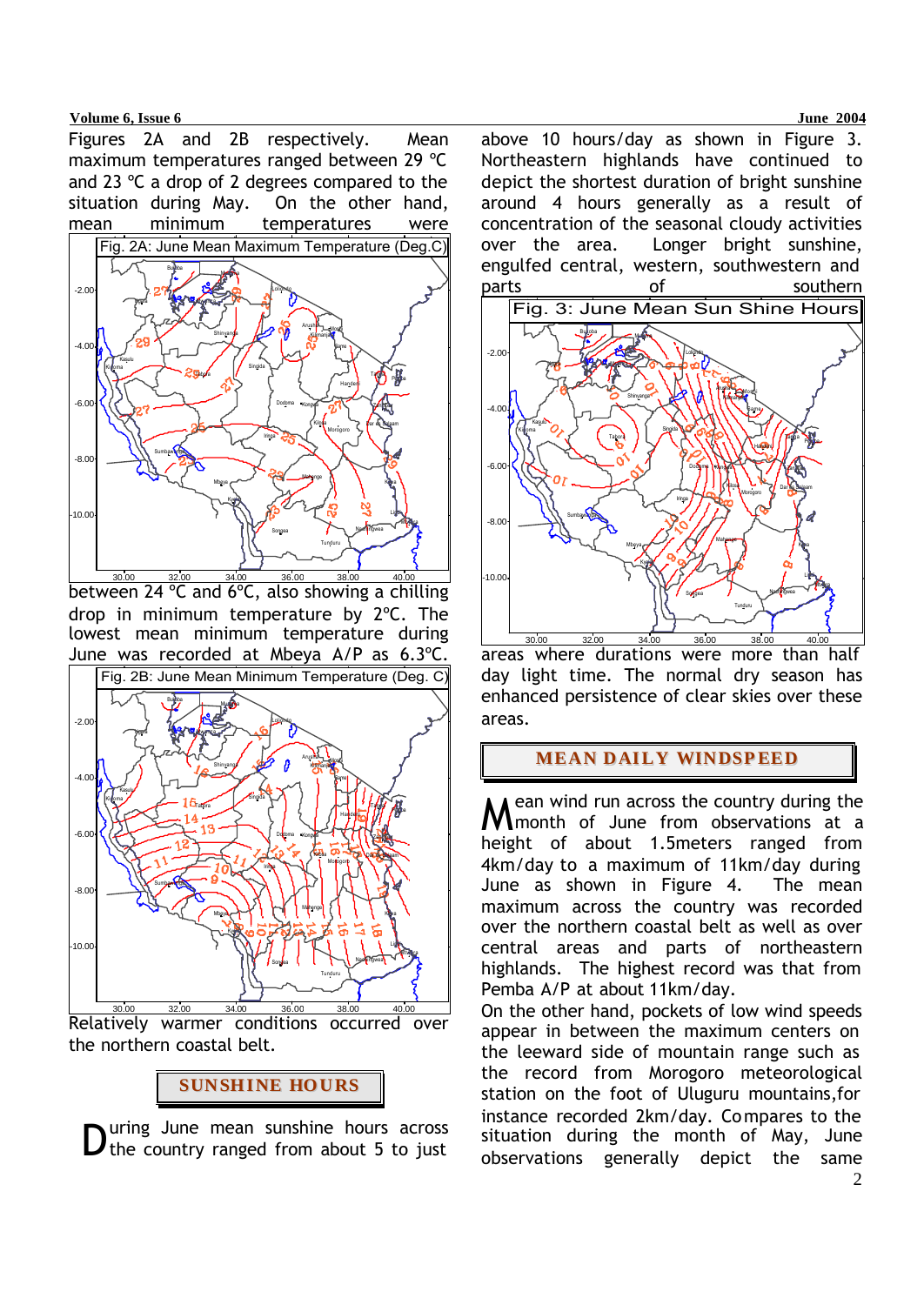#### **Volume 6, Issue 6 June 2004**

pattern but as May maximum magnitudes increased by 2km/day during June.



The maximum core wind speed show a northsouth orientation to signify the establishment of organized seasonal low-level flow from south-easterlies.

## **SATELLITE INFORMATION**

igure 5 depicts anomalies of the Figure 5 depicts anomalies of the<br>Normalized Difference Vegetation Index (NDVI) from Spot satellite sensor indicating the difference that occurred between the second and the first dekad of



the month of June. Large decreases in the greening index appear over eastern sector of the country, parts of northeastern highlands and along the stretch of Udzungwa mountain ranges (Iringa region). Parts of northeastern and northern coastal belt depicting large decrease in the greening index are areas of concern as thus indicate some degree of wilting on late planted annuals.

Patches of slight increase in the vegetation index generally are reflections from perennial vegetation. On the other hand, areas of no change on large scale depict the drying vegetation, given the setting in of the dry season.



**Tarvesting activities on late grown crops** Harvesting activities on late grown crops<br>Here being concluded over unimodal areas during the month of June and started on ripened crops over bimodal areas over Lake Victoria Basin, northeastern areas and northern coastal belt. Prolonged soil moisture deficits experienced so far over parts of bimodal areas have resulted into realizing notable poor crop performance particularly on maize and beans. Reports from areas of northeastern, south of Lake Zone and much of northeastern areas (Arusha, Manyara, Kilimanjaro) and eastern parts of Shinyanga region, Coast and Tanga regions indicate that – maize crop yields are down by about 25%, while beans in some parts of northeastern areas wilted completely. Beans in the northeastern highlands were badly attacked by an unidentified disease that turned the leaves yellow-dry.

Paddy growth over the Coast has also been hit by soil moisture inadequacy across the season. Report from Kizimbani Agromet Station in Zanzibar, described that cassava crop which is in all stages of development and perennials benefited from the splash replenishment of soil moisture resulting from the seasonal rains during the last week of June. FEWSNET and RATIN bulletins of June reported that food